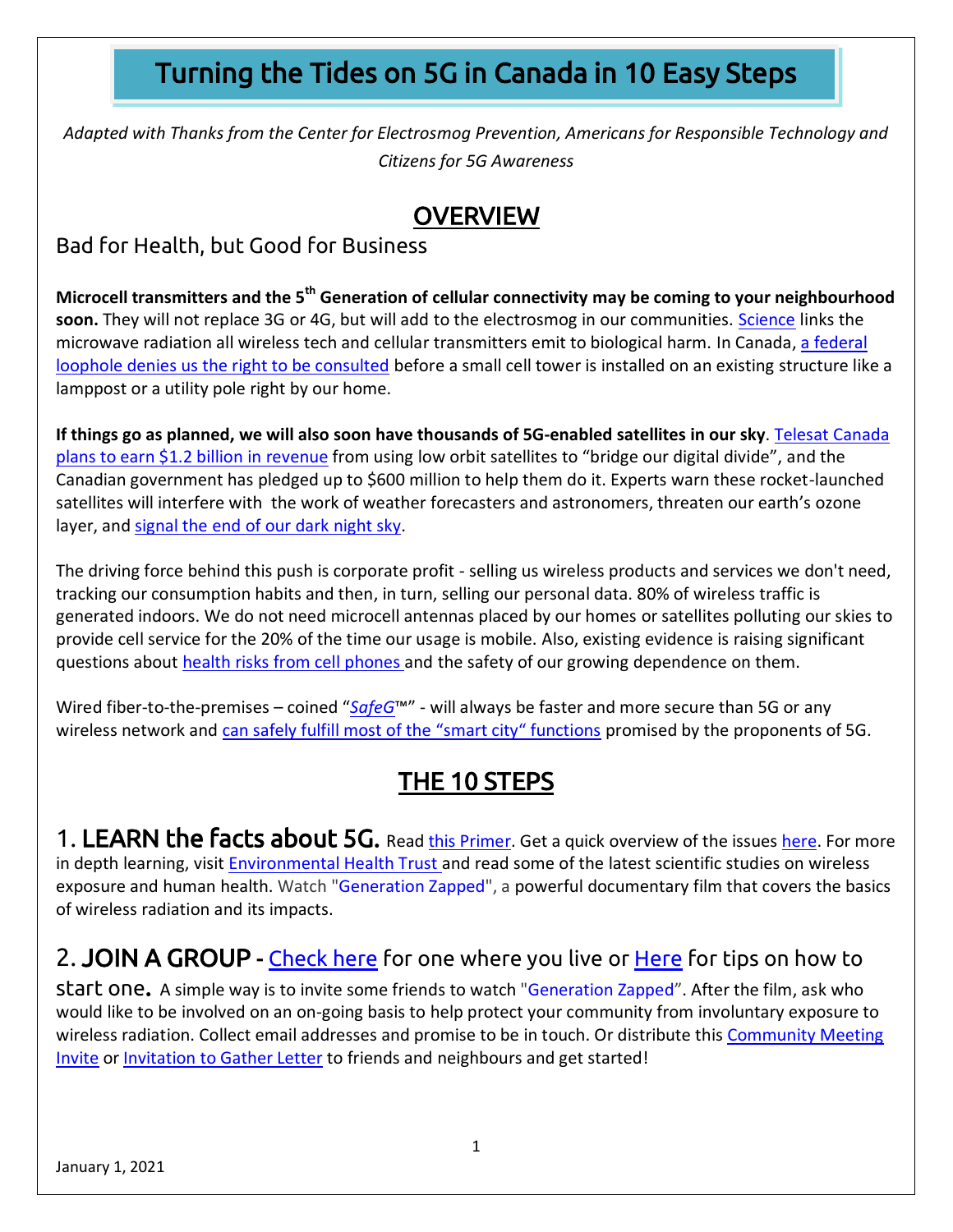3. GROW Your Group. Start a Facebook Groups page. Invite all the members of your group to like the page and share it with neighbours. Make sure to include the name of your community in the name of your page, and keep the name positive ("Mytown Citizens for Safe Technology"). Find more tips for building a [movement here.](https://thecalm.ca/tool-kit/building-a-movement)

4. PRINT flyers that include the name and web address of your group and hand them out at public events, town meetings, school events, street fairs and other places where people congregate. You will be surprised how many people share your concern about 5G and will want to learn more. Encourage them to join your group. (For sample flyers you can use, click [here.\)](https://thecalm.ca/tool-kit/resources-to-share/info-flyers)

5. ORGANIZE a showing of ["Generation Zapped"](https://generationzapped.com/#gen-trailer) either physically or virtually. This should be done once your group has reached a certain size (25?). Invite the community, write a letter to the editor of your local paper, and make sure everyone in your group encourages a friend to join in. Find tips for writing letters to the [Editor here](https://thecalm.ca/guide-to-writing-letters-to-the-editor-on-5g-microcells).

6. CALL your town/village hall to ask about their position on 5G and small cells antennas. Does your city/village have an Antenna Siting Protocol? Work with them to make it more protective. [Use this](https://thecalm.ca/wp-content/uploads/2020/12/Creating-a-Proactive-Antenna-Siting-Protocol_-Small-Cell-Licensing-Agreement_Version-6.pdf) to [guide you.](https://thecalm.ca/wp-content/uploads/2020/12/Creating-a-Proactive-Antenna-Siting-Protocol_-Small-Cell-Licensing-Agreement_Version-6.pdf) You may also submit this [cover letter and Information Kits for Councils](https://thecalm.ca/information-kit-for-councils) to them.

7. WRITE letters to all your elected officials and to the Editor of your local paper. CIRCULATE petitions**.** Tell them you don't want a microwave radiation-emitting cell antenna in front of your home or on your street and that community-owned, wired fiber to the premises is the best connectivity option. (Learn more about this [here.\)](https://connected-communities.ca/why-choose-wired-fiber) Remind leaders that it is their responsibility to keep your family and the public healthy and safe. Send your own letter or [personalize these templates.](https://thecalm.ca/tool-kit/spread-the-word/letters/letter-templates) Use the [guides found here](https://thecalm.ca/tool-kit/spread-the-word/petitions) to create effective petitions.

8. MEET with local/provincial/federal representatives to voice concerns and to ask for support. The info on this web page: Tips for [Meeting](https://thecalm.ca/tool-kit/building-a-movement/tips-for-meeting-with-your-elected-official) with your Elected Official will help you prepare. Plan to share the science that shows 5G is dangerous. Consider printing out the title page of all the studies found [here,](https://www.telecompowergrab.org/science.html) and arrive at each meeting with a binder in hand.

9. ATTEND local government meetings where "5G", "small cell wireless" or "antenna siting protocols" are on the agenda, or go to a local government meeting to voice your concerns about 5G before it is on the agenda. Get inspired by [one of many visits](https://www.youtube.com/watch?v=zjZMPLyfFc8&fbclid=IwAR30N_MHHu4tiJCohwBadGgT3ePjNLIr4RLOi1LDUMXgy8OSMePdbA4jNZc) residents of Huntington, New York made to their council. If you are permitted to do a presentation, these [Presentation Tips and Templates](https://thecalm.ca/tool-kit/spread-the-word/presentations-tips) will help you prepare.

# THE "ASKS"

## If your local government has not yet signed contracts allowing small cells:

o **Will you represent me by writing a letter of non-concurrence** to any telecom wanting to install 4G and 5G cell antennas in residential areas in our town?